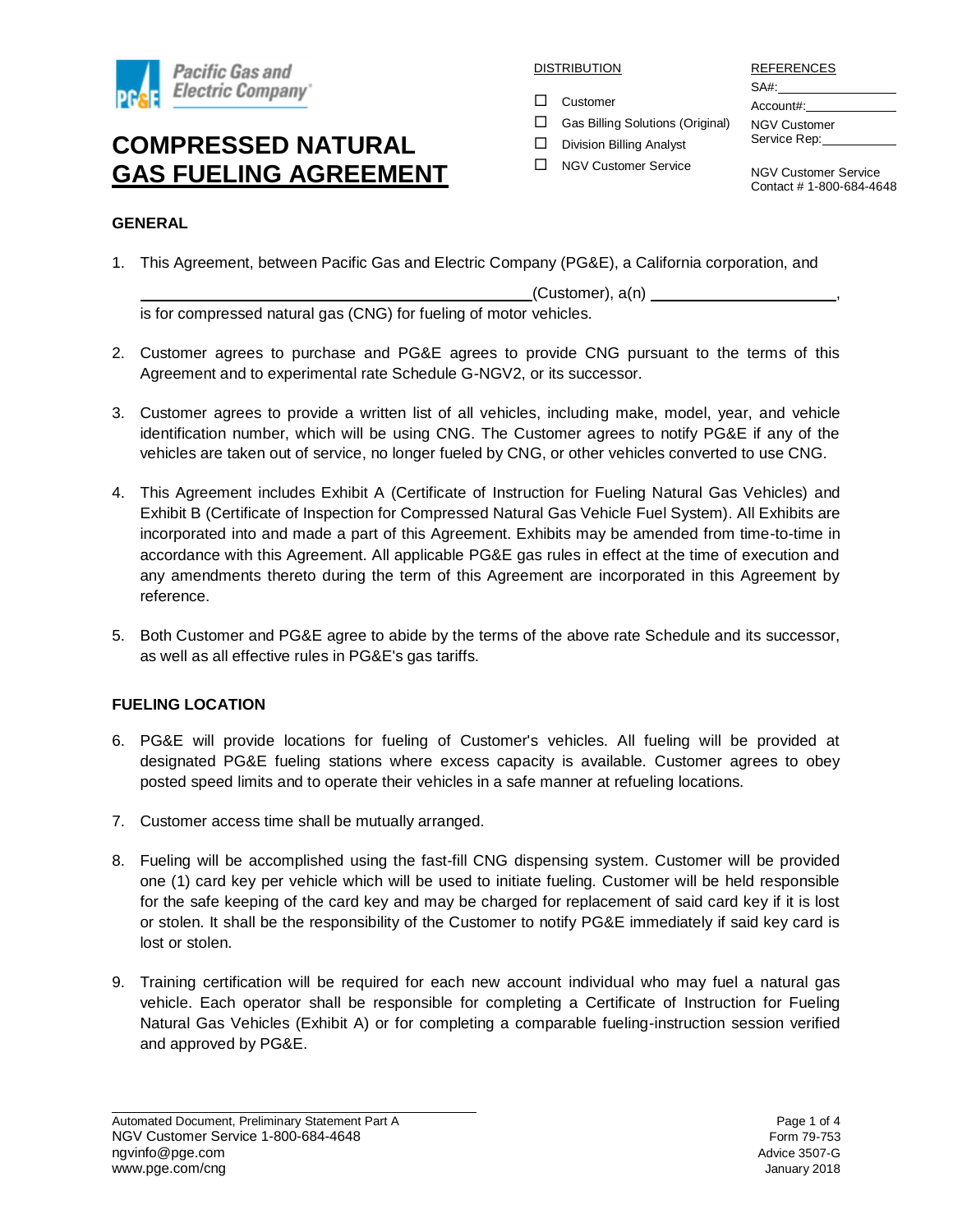

10. CNG Vehicle Fuel Tank Inspections - Customer must provide evidence of the cylinder and fuel system inspection for each of Customer's vehicles to PG&E. Proof of inspection shall consist of the fully completed inspection form set forth in Exhibit B, accompanied by the automobile repair/inspection business work order showing the business letterhead, date, inspector name and qualifications, and the results of the performance of the inspection. PG&E reserves the right to suspend Customer's access to PG&E's fueling services if Customer has failed to provide the documentation specified in this paragraph establishing that each vehicle has passed inspection within the preceding three (3) years or 36,000 miles, or until such time as PG&E is provided the required documentation showing that a qualified inspector has inspected and found the system to be fit for service.

#### **BILLING**

11. PG&E will bill customer at the applicable rate(s) set forth above for the total compressed natural gas service during the billing period. PG&E will send the Customer's monthly billing to the following address:

\_\_\_\_\_\_\_\_\_\_\_\_\_\_\_\_\_\_\_\_\_\_\_\_\_\_\_\_\_\_\_\_\_\_\_\_\_\_\_\_ \_\_\_\_\_\_\_\_\_\_\_\_\_\_\_\_\_\_\_\_\_\_\_\_\_\_\_\_\_\_\_\_\_\_\_\_\_\_\_\_ \_\_\_\_\_\_\_\_\_\_\_\_\_\_\_\_\_\_\_\_\_\_\_\_\_\_\_\_\_\_\_\_\_\_\_\_\_\_\_\_

\_\_\_\_\_\_\_\_\_\_\_\_\_\_\_\_\_\_\_\_\_\_\_\_\_\_\_\_\_\_\_\_\_\_\_\_\_\_\_\_

#### **TERM AND TERMINATION**

- 12. This Agreement shall become effective commencing the date the card key has been activated by PG&E. This Agreement shall continue on a month-to-month basis until terminated by either party upon thirty (30) days prior written notice.
- 13. PG&E reserves the right to immediately deactivate an assigned card key and terminate this Agreement as a result of a Customer's unsafe fueling and/or driving practices at a PG&E designated fueling station, or delinquent payment of bills for services rendered.

#### **COMMUNICATIONS**

14. Any communications concerning fueling card-key requests shall be in writing or in electronic form via an email or an internet message. Written communications can be delivered either by hand or by certified delivery to the appropriate address, as follows:

To the Customer: Email Address:

Automated Document, Preliminary Statement Part A **Page 2 of 4** Page 2 of 4 NGV Customer Service 1-800-684-4648 Form 79-753 ngvinfo@pge.com Advice 3507-G www.pge.com/cng January 2018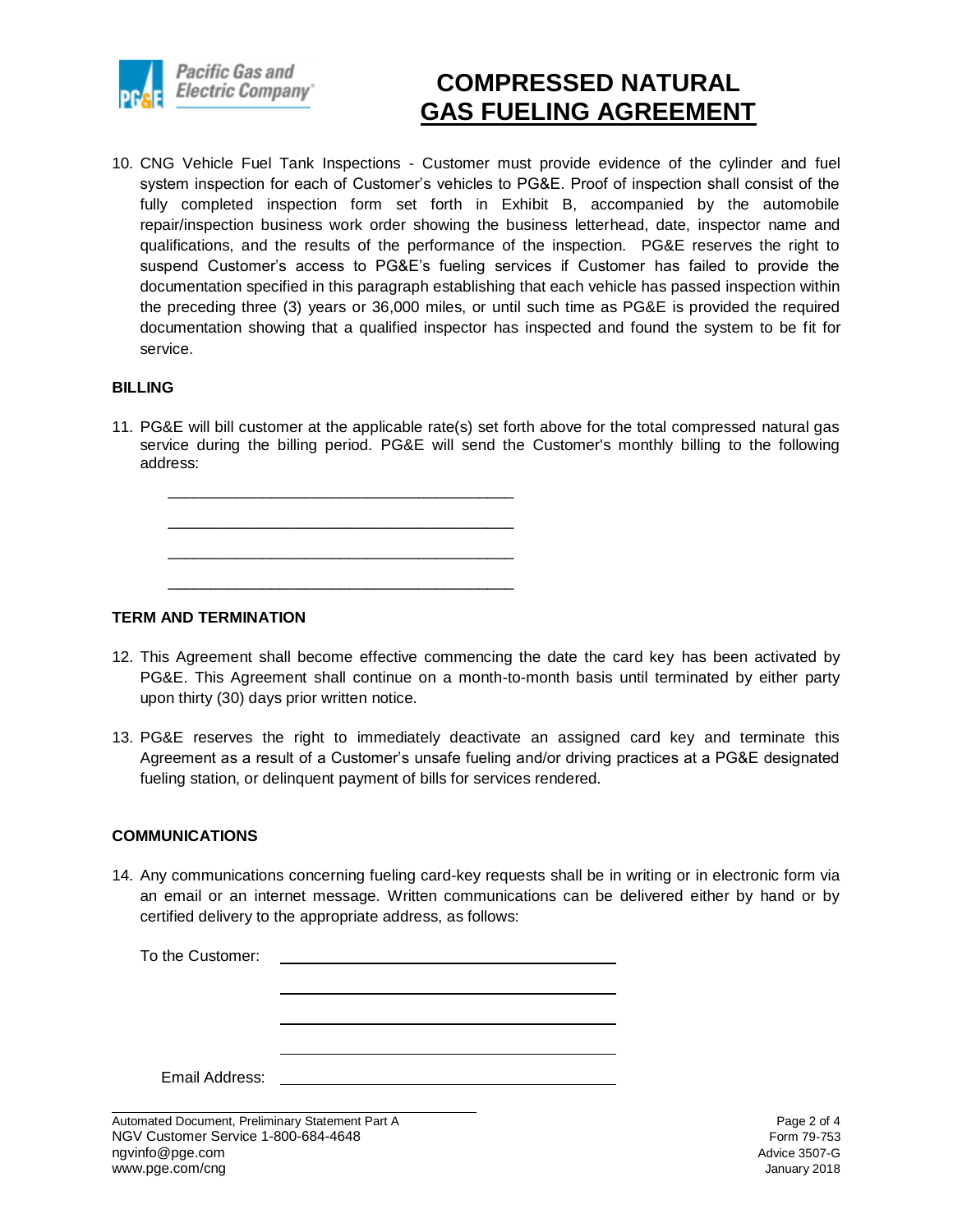

| To PG&E: | PG&E Natural Gas Vehicle (NGV) Department |
|----------|-------------------------------------------|
|          | 4180 Duluth Ave                           |
|          | Rocklin, CA 95765                         |
|          | Email Address: ngvinfo@pge.com            |

15. Either party must designate by written notice any change of address to which formal communications should be sent. Formal communications shall be deemed effective when received.

### **LIABILITY**

16. Customer accepts all risks related to the operation and fueling of Customer's motor vehicles at PG&E's CNG fueling station(s) and agrees to hold PG&E and its employees harmless from any and all damages resulting from ingress, egress, and fueling with CNG at any PG&E facility or any other damage or injury whether to persons or property as a result of or in direct relationship to the fueling of Customer motor vehicles with CNG, excepting only such damage or injury caused by the sole negligence or willful misconduct of PG&E.

#### **RIGHTS TO DATA**

17. PG&E has the right to collect, use, or distribute all vehicle performance data relating to the Customer's CNG vehicle operations.

#### **ASSIGNMENT**

18. This Agreement may not be assigned by either party without the written consent of the other. If this Agreement is assigned, it shall be binding on the party to which it is assigned. Assignment of this Agreement shall not release the assigning party from any of its obligations under this Agreement unless such a release is agreed to in writing by the other party and the assuming party.

#### **EXCLUSIVE NATURE AND INTERPRETATIONS**

- 19. This Agreement does not change the obligations, restrictions or rights contained in other agreements between the parties unless expressly indicated in this Agreement. Customer and PG&E agree that all understandings between them regarding this Agreement are set forth or referenced in this Agreement. No agreements, representations, memoranda, or other forms of communication, written or oral, exchanged before the signing of this Agreement, shall be grounds for altering or interpreting the terms of this Agreement.
- 20. This Agreement shall be interpreted under the laws of the State of California, excluding any choice of law rules which may direct the application of the laws of another jurisdiction. This Agreement and the obligations of the two parties are subject to all valid laws, orders, rules, and regulations of the authorities having jurisdiction over this Agreement (or the successors of those authorities).